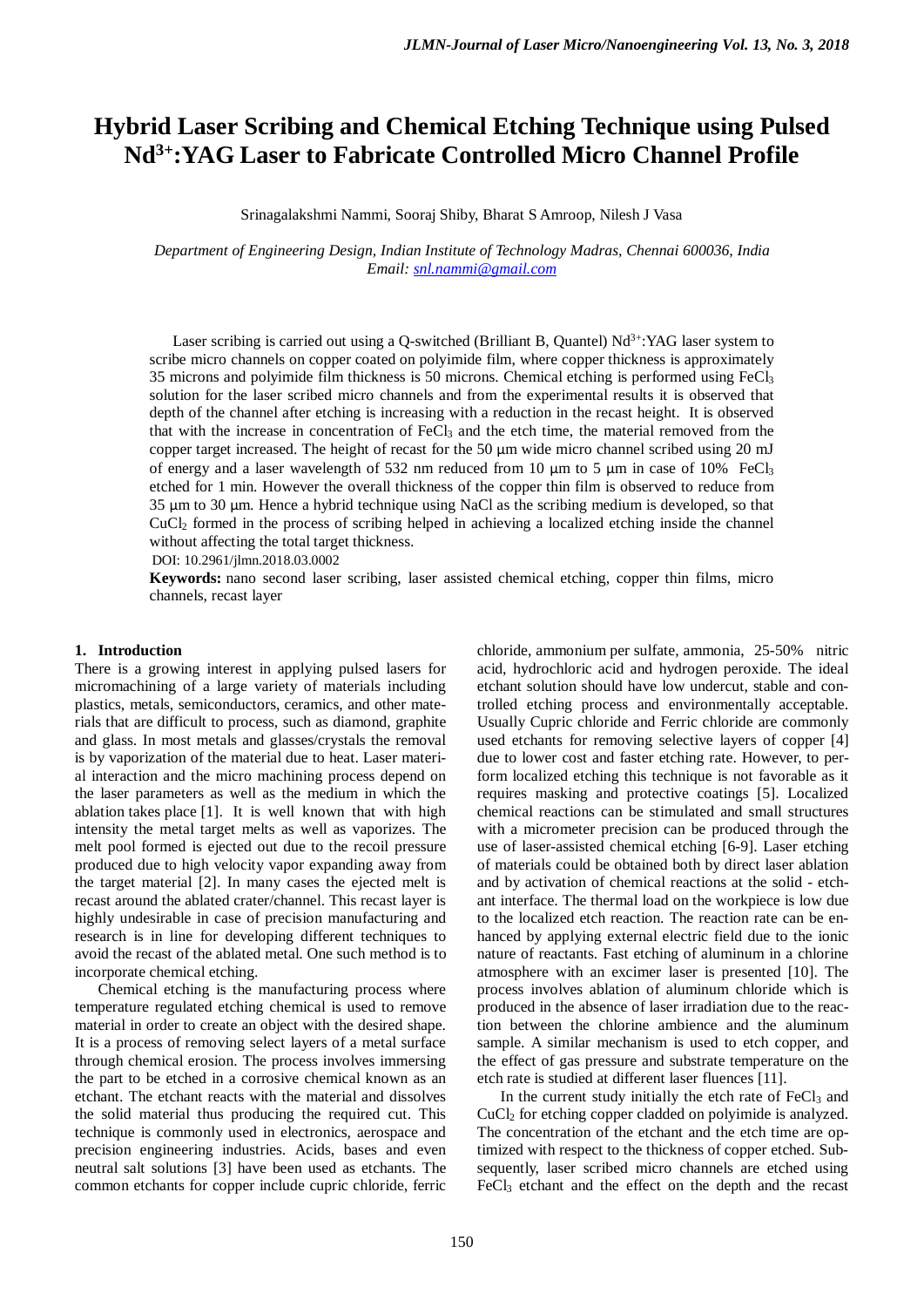layer height is studied. Finally, a hybrid laser etching technique is proposed and demonstrated using NaCl neutral solution for localized etching inside the micro channel. A chemical liquid or its dissociation products react chemically with materials resulting in a simultaneous etching via electrochemical route. Surface reaction between ablated copper and the chlorine ions present in the NaCl solution is expected to result in localized etching. Due to the molten pool flushing and selective etching effect of NaCl, recast or redeposition above the copper surface is expected to reduce.

## 2. Laser Scribing using Nd<sup>3+</sup>:YAG laser

#### **2.1 Experimental Setup**

 $Q$ -switched (Brilliant B, Quantel)  $Nd^{3+}$ :YAG laser system with a fundamental wavelength of 1064 nm was used for scribing copper thin film cladded on a polyimide substrate. The fundamental wavelength of 1064 nm was frequency transformed to the second harmonic (532 nm) and third harmonic (355 nm) using nonlinear optical crystals. Maximum average powers of 8, 5 and 3 W are available at 1064, 532 and 355 nm, respectively. The repetition rate of the laser is 10 Hz. The laser beam was directed on to the workpiece using beam alignment optics, such as dichroic mirrors and a quartz lens with a focal length of 250 mm as shown in Fig.1. The focused spot size was considered as  $\sim$ 300 µm (taken on burnt paper). The workpiece consists of copper thin film cladded on a polyimide substrate. The thickness of copper is 35 μm and the thickness of polyimide is 50 μm. Experiments in air medium were performed by mounting the workpiece on a motorized X-Y stage with a resolution of  $2 \mu m/s$ . The velocity of the XY stage is chosen for a laser spot diameter overlap of 95 % i.e 150 μm/s. 20 number of shots were applied per location Surface characterization after the scribing process was carried out using a non-contact optical profilometer (Contour GT-I, Bruker). All experiments are performed at room temperature.



Fig.1 Schematic of experimental setup used for laser scribing

#### **2.2 Experimental Results**

Copper work pieces were scribed with laser wavelength of 532 nm and pulse width at full width at half maximum of 6 ns. The energy was varied from 10 mJ to 40 mJ (fluence  $25-100$  J/cm<sup>2</sup>) to achieve micro channels of 50  $\mu$ m width. The depth of the micro channel increases with energy. A depth of  $\sim$  30  $\mu$ m was obtained using laser energy of 40 mJ. The height of the recast layer increased with increase in energy but not matching with the rate of channel depth. The depth variation in the laser scribed micro channel measured at different positions along the channel was found to be around 1  $\mu$ m. When the laser energy was increased from 20 mJ to 40 mJ, the recast height was not increased as the recoil pressure generated was not sufficient to thrust the melt pool completely out of the channel. As a result, the melt pool was redeposited on the side walls and the edges of the channel. Fig. 3 shows a typical micro channel image captured using a non-contact optical profilometer where the melt recast is seen in red colour along the edges of the channel. The thickness of the melt pool is ≈9 μm for laser wavelength of 532 nm and energy of 20 mJ when scribed in air.



Fig. 2 Depth and recast for increasing energy using laser wavelength of 532 nm



Fig. 3 A typical 3D optical profilometer image of micro channel scribed using 20 mJ energy

# **3. Chemical Etching using FeCl3 and CuCl2**

To study the etch rate for different etchant concentrations thin copper films cladded over polyimide substrate are considered. The thickness of these films is measured for before and after etching conditions to estimate the thickness of copper etched. The measurements are taken using a digital micrometer having a least count of 1 μm. The etching solution was prepared by mixing anhydrous  $FeCl<sub>3</sub>/CuCl<sub>2</sub>$  powder in deionized water. The etchant was mixed in deionized water in weight/volume (g/ml) ratio. The concentration of the etching solution was estimated based on the weight of etchant (W in grams) in 100 ml (V) of deionized water and expressed as W/V%. The etching process was carried out in ultrasonic cleaner which generates vibration at a high frequency to initiate and accelerate chemical reactions during etching process. The copper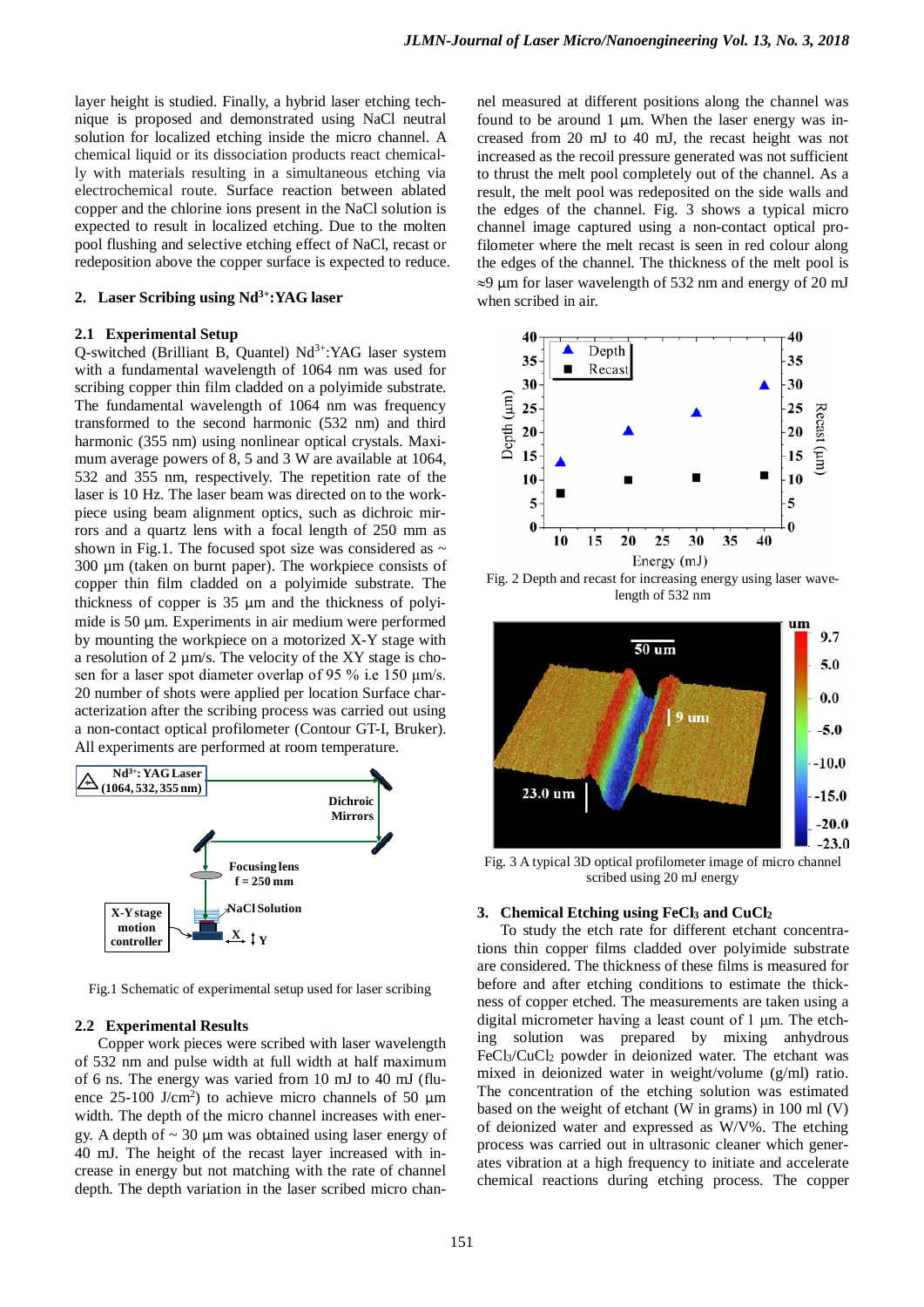work pieces are immersed in the etching solution for a specific period of time, referred as etching time in ultrasonic cleaner. The copper work pieces were cleaned with acetone to remove any impurities before etching process. Etching of the scribed samples was done by immersing half of the work piece inside etching solution and other half outside to compare the profile of the same micro channel before and after etching.

#### **3.1 Etching rate of copper in FeCl3 Solution**

Etching rate of copper in  $FeCl<sub>3</sub>$  solution of different W/V % concentration and the influence of etching time on material removal at a particular concentration were investigated. In the study, 10 mm  $\times$  10 mm copper cladded polyimide films were used as work pieces. Total thickness before and after etching were measured using digital screw gauge and difference in thickness was used to determine the thickness of copper etched. Etching was done with 5%, 10%, 20% and 30% (W/V) FeCl<sub>3</sub> solution for 1-5 minutes. During chemical etching every etchant reacts differently with the solid material. The chemical reaction of copper with  $FeCl<sub>3</sub>$  is as given in equations 1 and 2.

$$
FeCl3 + Cu \rightarrow FeCl2 + CuCl
$$
 1

 $FeCl<sub>3</sub> + CuCl \rightarrow FeCl<sub>2</sub> + CuCl<sub>2</sub>$  2

The ferric ions oxidize the copper forming cuprous chloride (CuCl) and ferrous chloride (FeCl<sub>2</sub>). CuCl is oxidized further in the etchant solution to produce CuCl<sub>2</sub>. The copper thickness removed is plotted against etching time for all concentrations and is presented in Fig. 4. As shown in Fig. 4, the etch rate was increased with concentration and time. The etched thickness of copper for 10% FeCl<sub>3</sub> and etch time of 2 minutes was 12 
$$
\mu
$$
m and for the same concentration and for etch time of 4 minutes the etched thickness increased to 16  $\mu$ m. But for 20% concentration the increase in etched thickness of copper with etch time of 1 minute was  $\approx$ 15  $\mu$ m. This shows that the rate of copper dissolved by the etchant increased with increase in the concentration. For low concentration (10%) it is easy to control the etch thickness as the rate of etching is slower than high concentration (20%). For 5% concentration the etch rate was quite low and the time required for etching was increased.



Fig. 4 Etching of copper at different concentrations of FeCl3

#### **3.2 Etching rate of copper in CuCl2**

The influence of etching time on material removal at a particular concentration was studied for CuCl<sub>2</sub> solution, similar procedure was followed for solution preparation as

discussed in section 3.1. The etching of copper using CuCl2 can be expressed using the following equations.

| $CuCl2 + Cu \rightarrow 2 CuCl$        |  |
|----------------------------------------|--|
| $Cu^{2+} + Cu^{o} \rightarrow 2Cu^{+}$ |  |

The copper thickness removed was plotted against etching time as shown in Fig. 5. The etching rate of Cucl<sub>2</sub> was low as compared to the etching rate of FeCl<sub>3</sub>. The maximum etch rate was obtained using CuCl<sub>2</sub> with 30% concentration. The etch rate was reduced considerably with 50% concentration. Also the etching depth as seen from the Fig. 5 was increased at a slow rate as the concentration increased. The decrease in the etching rate with increase in concentration and time was attributed to CuCl passivation film formed above the target [2]. This film formed a barrier for diffusion between the etchant and the copper surface. From the above study it is understood that rough etching can be performed using FeCl<sub>3</sub> and for smooth etching where copper thickness of 2-3 μm is required to be etched, CuCl<sub>2</sub> can be used.



Fig. 5 Etching thickness of copper for different concentrations of CuCl2 for increasing etch time

## **4. Influence of FeCl3 etching on the scribed micro channel profile**

The depth and recast height before and after 10%, 1 min FeCl3 etching for 10mJ, 20mJ, 30mJ and 40mJ scribed channels is shown in Fig. 6. During etching of the micro channel, material was removed from the channel and from the top surface of the channel. As a result, the depth of the channel after etching was increased and recast height was reduced. Based on Fig. 6, after 1 min, 10% FeCl<sub>3</sub> etching, material removal inside the channel was more than material removal outside the channel. As shown in Fig. 7, the recast height of the micro channel was reduced after etching.



Fig. 6 Micro channel depth and recast layer thickness before etching and after etching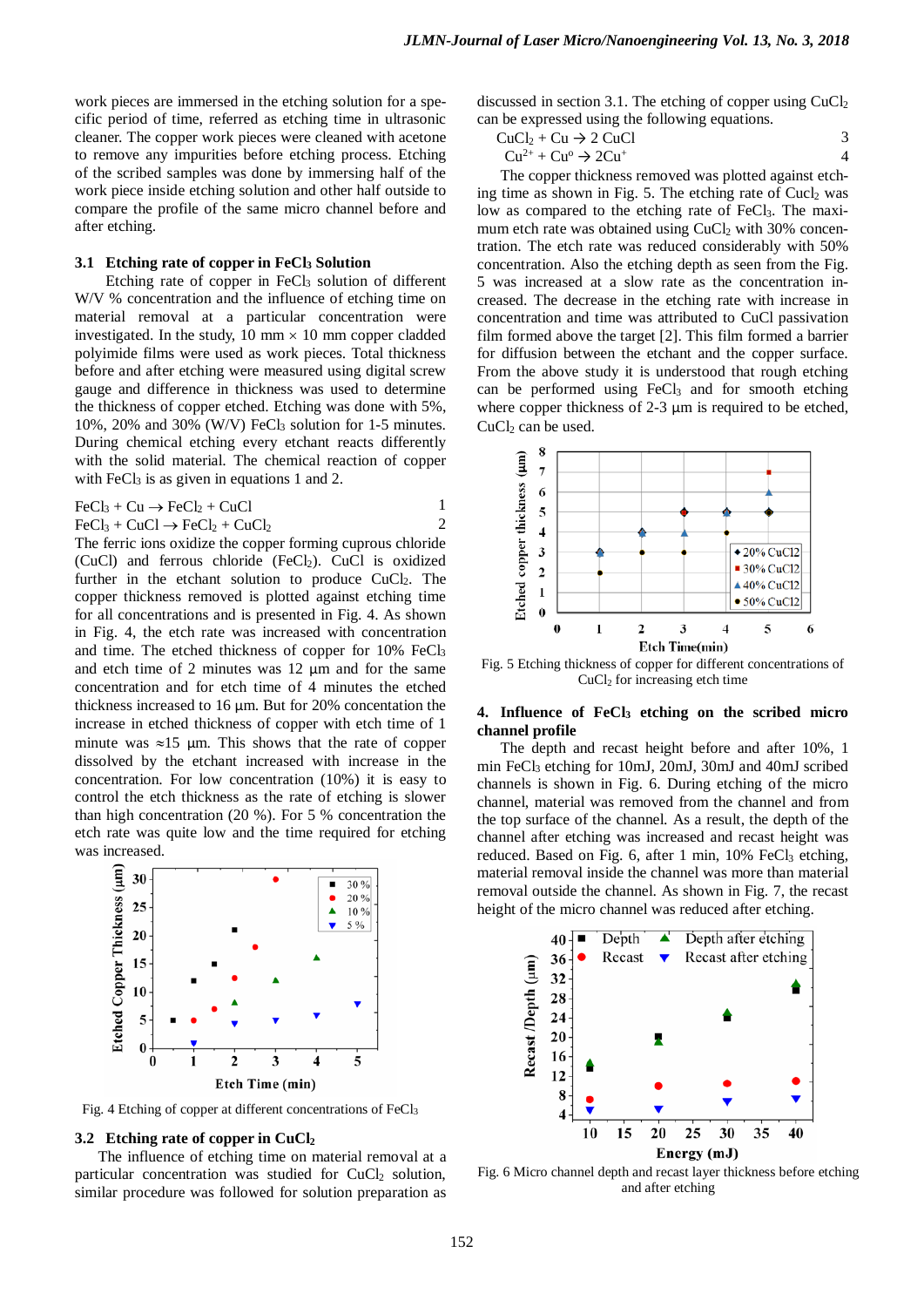

Fig 7. A typical 3D optical profilometer image of micro channel scribed using 20 mJ energy after etching with FeCl3

Based on the study, the overall thickness of copper was reduced with etching after laser scribing, which was undesirable. A localized etching technique was essential to avert reduction in the film thickness of the workpiece due to the dissolution of the entire workpiece by the etchant. Removal of material at the required location was needed and a hybrid technique of using laser along with NaCl solution was propose and demonstrated for this purpose.

## **5. Laser induced chemical etching in NaCl Solution**

A neutral salt solution was prepared by mixing NaCl to de-ionized (DI) water. 10 % concentration of NaCl was prepared by mixing 10 mg of NaCl in 100 ml of DI water. NaCl dissociates into Na<sup>+</sup> and Cl<sup>−</sup> when dissolved in DI water. Localized etching by direct laser ablation was observed in case of NaCl solution due to the reaction of ablated Cu<sup>+</sup> ions with the Cl<sup>−</sup> ions forming CuCl<sub>2</sub>. Figure 8 presents a schematic of the laser ablation technique used to form the micro channels using hybrid laser etching. Initially laser ablation removes the copper from the surface then chemical etching is followed by appropriate etchants  $(CuCl<sub>2</sub>)$  to remove remaining copper inside the channel. The depth of the channel increased with increase in the laser energy and hence the laser fluence as shown in Fig. 9. The channel width was approximately 200 μm. As the channel width was large as compared to the micro channel width of 50  $\mu$ m in air, the laser fluence (J/cm<sup>2</sup>) was estimated to be less resulting in lesser depth of micro channels as compared to that in air.

As seen from 3D optical profilometer image in Fig.10, there was no recast present when scribing was performed







Fig. 9 Depth of micro channel produced using laser assisted chemical etching using a laser wavelength of 355 nm and 1mm layer of 10 % concentration NaCl



Fig. 10 Micro channel produced by laser assisted chemical etching in NaCl ambience for laser wavelength of 355 nm and laser energy of 40 mJ



Fig. 11 Depth of micro channels for multi pass scribing using laser energy of 20 mJ and wavelength of 532 nm in NaCl solution

under NaCl ambience. The melt pool was flushed away as debris instead of getting redeposited on the channel edges. Further as shown in Fig. 8, Cl- ions from NaCl solution were expected to interact with  $Cu<sup>+</sup>$  ions to form  $CuCl<sub>2</sub>$ which in turn would act as an etchant for improving the surface finish of the micro-channel. With increase in laser fluence the possibility of NaCl breakdown is high. The